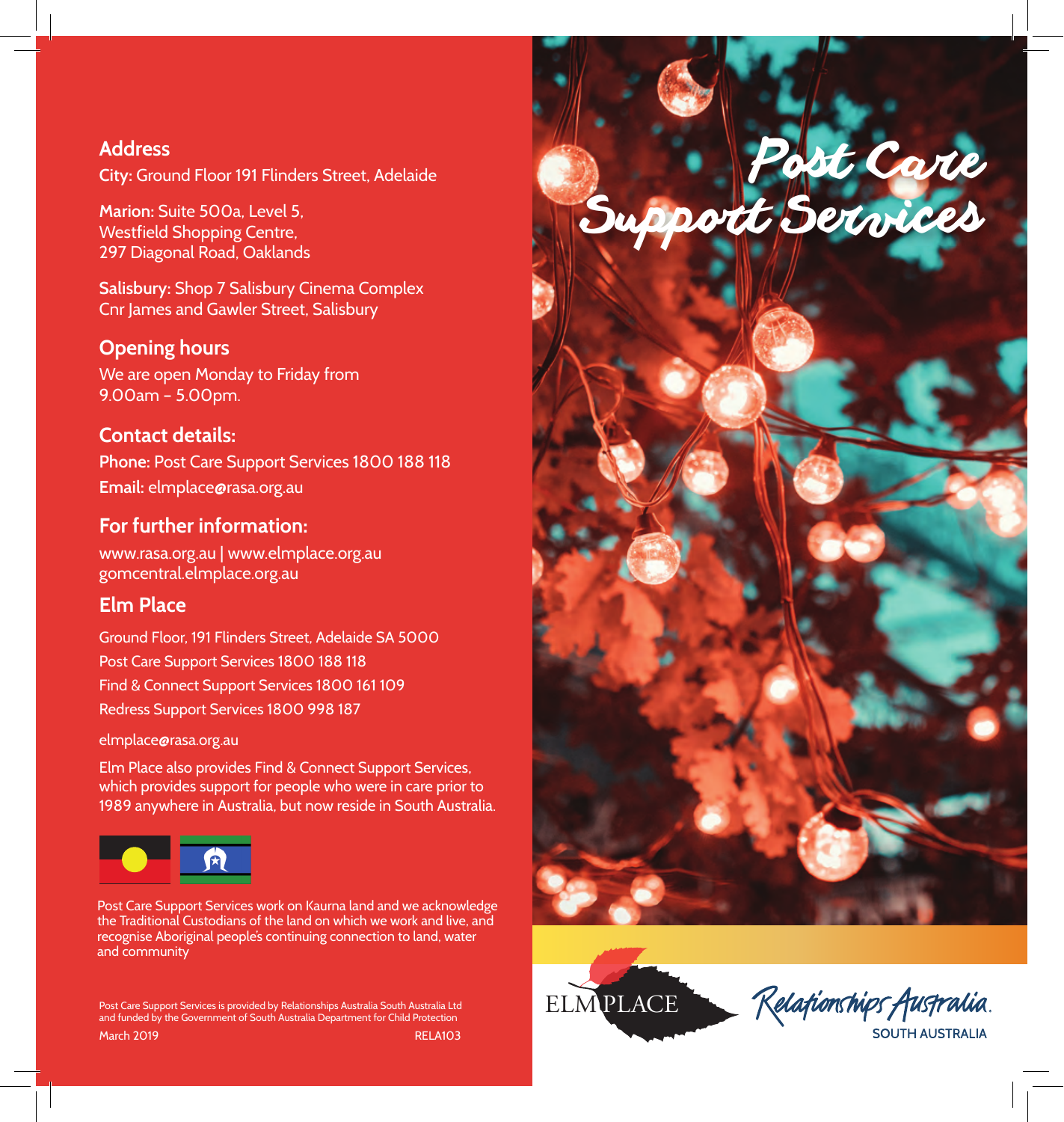#### **Who we are**

Post Care Support Services (PCSS) provides case management, counselling, information and advocacy, to support young people and adults who have lived in out-of-home care and /or have been placed under the Guardianship of the Minister in South Australia as a child for more than six months. We recognise that people, during their time in care, may have both negative and positive experiences. Our service is committed to provide non-judgmental, respectful, confidential and culturally appropriate services in a safe environment to you with an understanding of individuals' needs and concerns.

### **We can support you with**

- Housing applications
- **Brokerage for counselling**
- Identifying pathways to, and gaining, employment
- Accessing vocational and higher education courses
- Reconnecting with family and culture
- Independent Living Skills
- Maintaining healthy relationships
- Accessing State Care records and supported release of information
- Grants Information and Applications
- Therapeutic and social groups
- Connect with various related services that can assist you
- Advocacy

Note: *PCSS is not a crisis management service; our staff will refer clients experiencing a crisis to professional crisis management services.*

## **Referral to Post Care Support Services**

Individuals may refer themselves to Post Care Support Services, be referred by family or friends, or through professionals services, Department for Child Protection, or social and community services.

- Individual referral: Please contact Post Care Support Services on 1800 188 118
- Service Providers: Agency online referral form is available at www.elmplace.org.au

#### **Who can use our services?**

If you are over the age of 16.5 years and were in out-of-home care and/or placed under the Guardianship of the Minister in South Australia, as a child, for more than six months, you can access services through Post Care Support Services at Elm Place.

#### **Cost:**

Services are FREE of charge.



Check out GOM Central, a multimedia resource containing a Post Care blog and sharing/ connection space, as well as a number of informative testimonial videos. It also connects you to other relevant and useful resources.

**gomcentral.elmplace.org.au**



The GOM CITY game will help you to build independence skills and knowledge through a range of activities and mini games. Find a link to download the game on the GOM Central page.